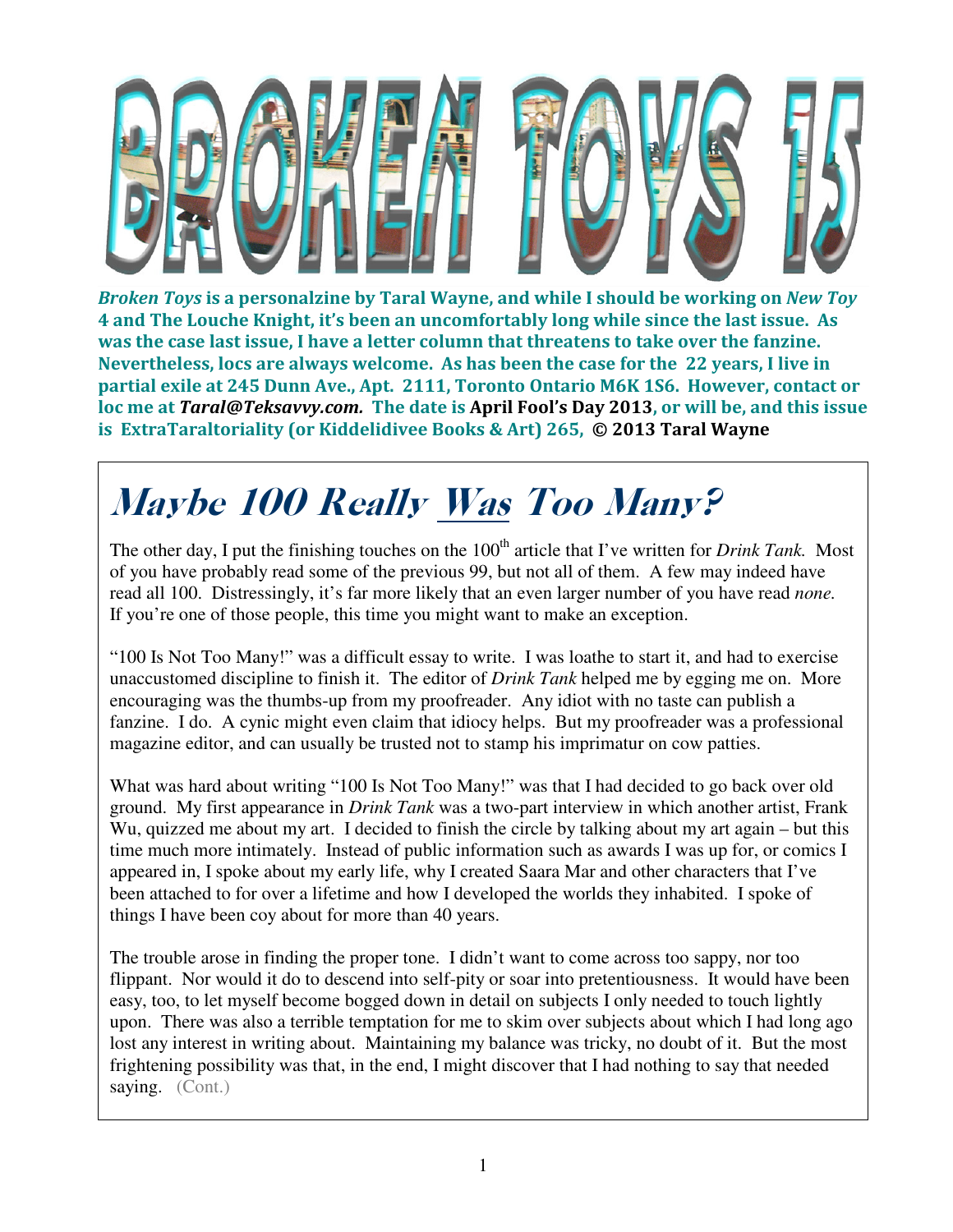(Cont.) Well … it's been said. It's on paper – or at least in .pdf format, and it's in the editor's hands.

If people want to read it, they will. If they come away feeling squeamish or thinking less of me, so be it. "*Alea jacta est*," as Caesar said just before making what was possibly the biggest mistake of his career. I just hope that "100 Isn't Too Many" hasn't been mine. To be safe, perhaps I should avoid lingering near statues of Pompey … it was at the foot of one that Caesar was assassinated.

## I'm Not Dead Yet

It's a pretty old joke, but I'm finding new life in it.

In the joke, a painter whose work is worthless dies, and overnight the value of his most obscure canvases rockets to tens-of-thousands of dollars. It's not funny. It happens. The most glaring example was Vincent van Gogh, whose striking, post-Impressionist paintings have sold for tens-of*millions* of dollar each. During his own lifetime, van Gogh was unable to sell a single one for *any* amount of money!

The cliché of the dead painter's work apparently amused someone enough, however, that it became the plot of the 1965 film," The Art of Love." Directed by Norman Jewison, it was partly written by Carl Reiner, and starred Dick Van Dyke, James Garner and Elke Summers.

Dick Van Dyke plays the artist, Paul Sloane, who is flat broke in Paris and has yet to sell a painting. His best buddy, Garner, talks him into faking his own death, on the assumption that it will drive up the demand for Sloane's work. Sure enough, customers begin to clamor for "original" Sloanes that he is whipping off as fast as he can in the seclusion of his garret. The artist and his buddy are cleaning up. Unfortunately, this is a *comedy* … so well laid plans are never so well-laid that something can't go wrong. Sloane's girlfriend from the US arrives to complicate matters. Worse still, Sloane's buddy falls in love with her, and develops a vested interest in keeping the artist "dead." Inevitably, the suspicion grows that the buddy has done away with the artist, and is charged with his murder … and Sloane takes revenge by refusing to rise from the grave at the crucial moment in court. For a while, it seems as though more than the artist's paintings will be hanged…

I didn't bring up the topic of dead artists and the value of their art without reason.

Some time ago, I announced in various public forums that I had "retired." That is, I was no longer seeking commissions. Gawd knows it wasn't that I couldn't use the money – I was living as hand-tomouth as any starving artist in Paris. But I had slowed down in the execution so much that doing commission work was an agony. It also took so long that the rate of pay I earned was almost measurable in negative numbers. It was hardly worth my while to try to bring in extra money. Furthermore, I had a backlog of unfinished jobs that might occupy me for another two years. Taking on new work only made catching up impossible.

To be truthful, it wasn't a painful sacrifice. The decision was made easier by the fact that I wasn't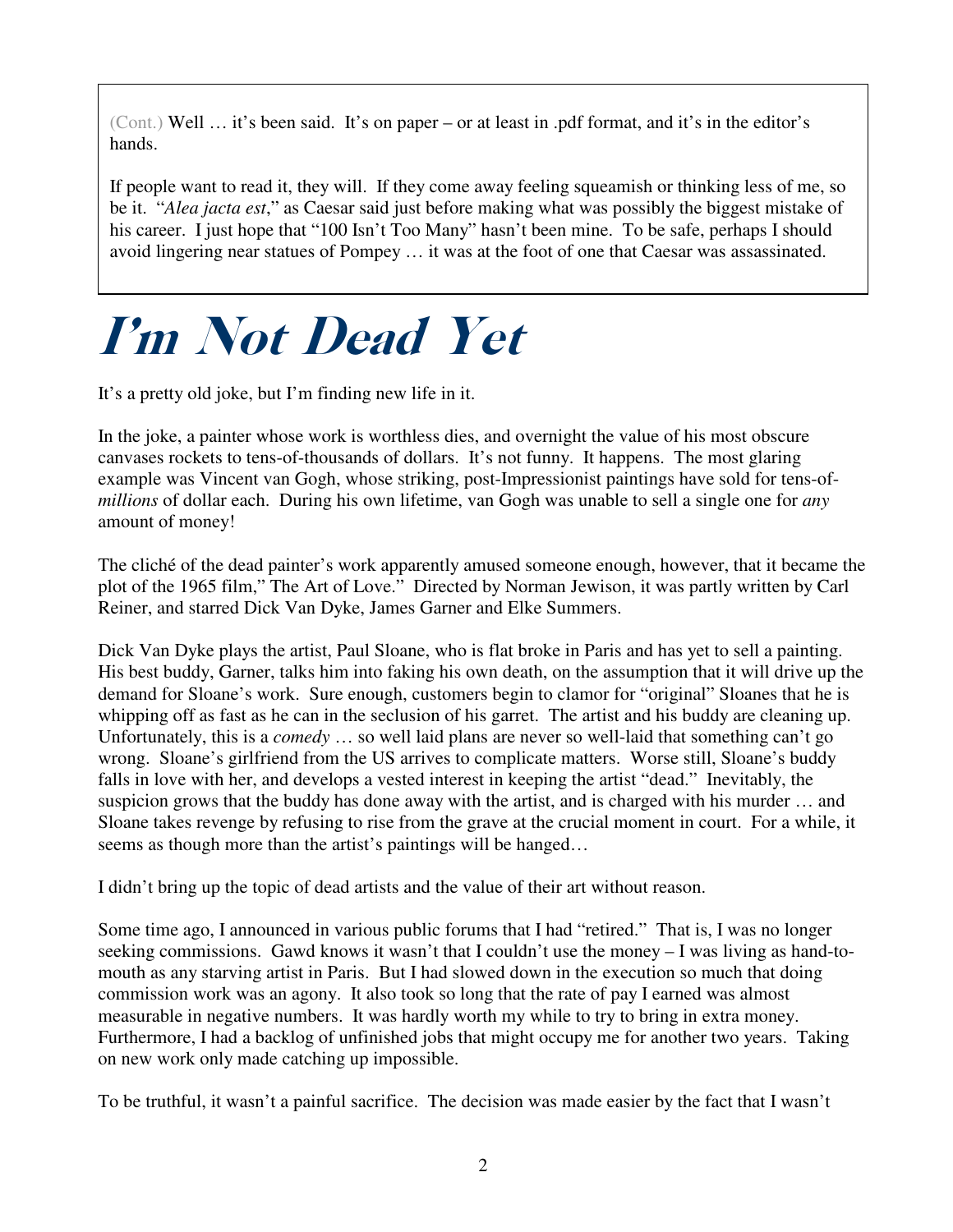being *offered* many commissions. And half of those fell through when I informed the customer of my rates. Unlike a lot of online artists, I wasn't willing to prostitute myself for the price of a medium pizza and three toppings.

So it was that I "retired."

Guess what? Of late, I've been offered more commissions than ever, and most potential customers happily meet my rates.

Perhaps I had better check my pulse.



Lately, I've been experimenting with cookies. The reason for it is insomnia. I rarely had trouble sleeping when I was younger, but once I sailed past the final headland of my youth and was clearly lost at sea in my middle-age, trouble in falling asleep became an increasingly common nuisance. Sometimes it even grew to a chronic state in which I was unable to drop off for up to three days. During my last bout with the cold or flu, I may actually have been kept up for an entire four-day stretch. The odd thing is that I don't feel tired during these fits of sleeplessness. I don't feel tired … but sitting too long is apt to lead to dropping off involuntarily. You'd think that would tend to solve my problem automatically. Not so! If I were to fall asleep in my chair, I'd end up on the floor … with nothing but a cup of steaming coffee to break the fall. Instead, I'd begin to slump and wake up with a start. Which was exactly what was happening in bed! I'd begin to drift off, my thoughts would soar off into fantastic realms and a pleasant languor would overwhelm me; then bang – I'd breathe in heavily and my heart would begin to pound. An irresistible surge of energy would course through my limbs, tightening muscles and preparing me to hew trees or wrestle bears to the ground. Eventually, the fit would pass and on the second or third or even fourth night, I'd fall asleep in bed normally.

This is not to say that I found this agreeable; not at all.

So \*\*\*, a friend of mine, gave me a half-dozen cookies to try. They were meant for a different problem – stiff and painful thigh muscles that, in addition to my Myasthenia, make walking any distance farther than from my couch to the refrigerator or toilet a challenge to my manly determination. But \*\*\* also said he found cookies to be useful for combating his own bouts of insomnia.

I hadn't tried any cookie yet for walking, but when I went to bed Monday night and hadn't fallen asleep yet as 3 a.m. Tuesday morning came around, I decided it was time for cookie.

I had been warned to start only with a crumble. Obediently, I broke off a bit of cookie that was no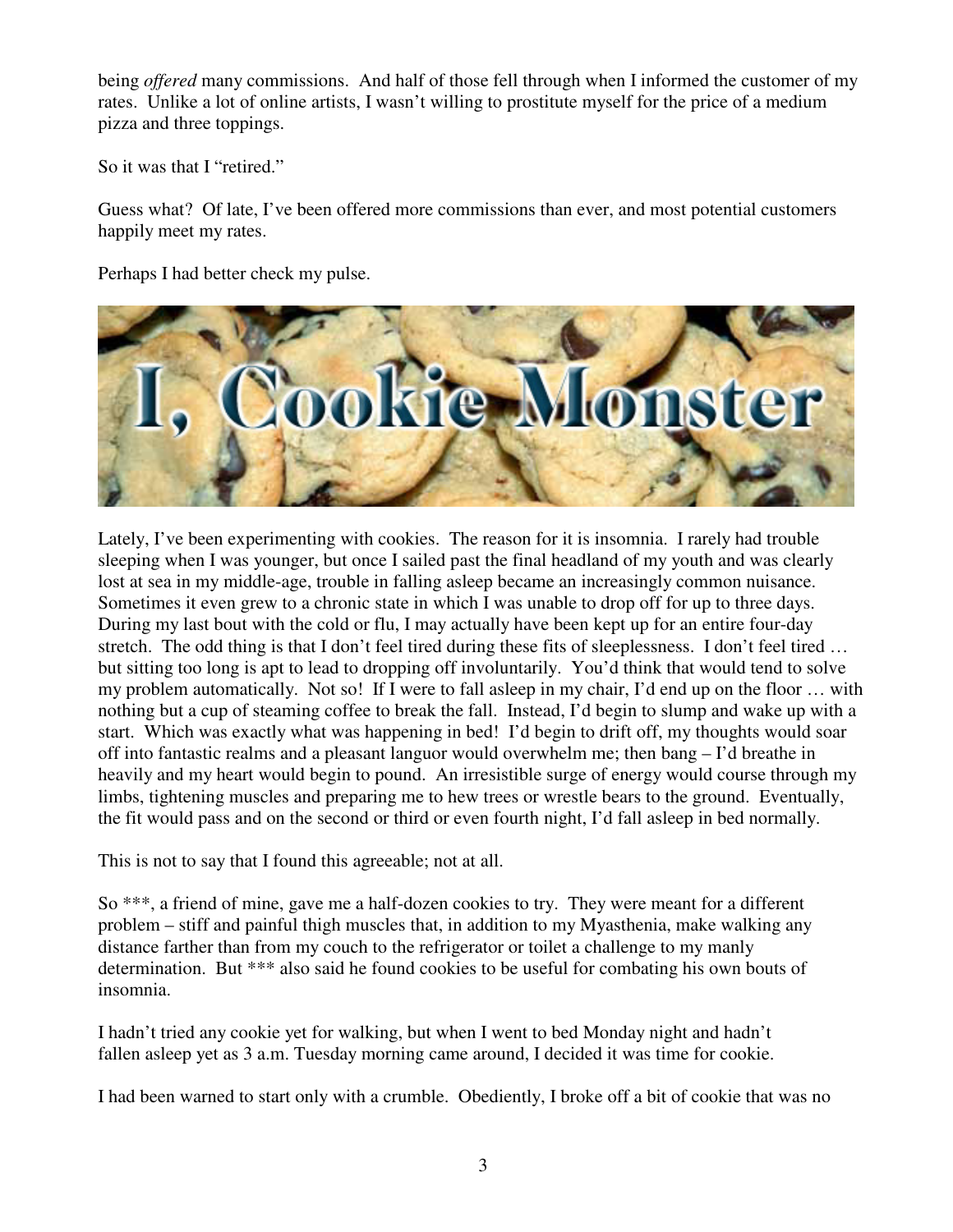bigger around than a dime. It tasted a bit like any short-bread cookie, and oddly floral at the same time. As I was told to expect, nothing happened for about 45 minutes. In fact, I wasn't sure *anything* was happening, even when the hour hand came around again. Maybe, just maybe I was feeling a light touch of cookie high. Regardless, I put down Ken Follet's *The Pillars of the Earth* and turned off the light. Wouldn't you know ... I went right to sleep!

I can't wait to try a five-mile hike!

What all this reminds me of is an episode of *Barney Miller*. Do the readers remember Fish, the emaciated, worn-down-looking detective with the long face and bushy eyebrows. (He was portrayed by Abe Vigoda, who is impossible to visualize "young.") The reader ought to remember Fish, because his first name – rarely mentioned – was Philip, and if you read the daily roster on the wall next to "the cage" you can see that his full name was Philip **K.** Fish. I *cannot* believe that was a coincidence. In the episode I mentioned, one of the other detectives brought to the squad room a bag of brownies baked by his girlfriend. They partook freely; even Fish had one or two brownies. Well, of course, they were hash brownies. You could say they were better laced than a Victorian corset. When Fish comes in at the end of the day with a young cat-burglar he had chased over half the roofs of Manhattan, he discovers for the first time why he was feeling so energetic. His tough-cop demeanor fades and the familiar long face reappears. "Wouldn't you know," he says, "The first time in years I've felt this good, and it has to be *illegal!"*

Exactly.



It's not often that mainstream scientists get their shit together and investigate the more pressing mysteries of the universe, but we are delighted to report that, at last, the engineers at NASA have put aside their trivial interests in methane emissions, clay deposits and evidence for the past existence of surface water. Recent findings of the Curiosity Rover in Gale Crater have revealed the startling fact that Martian soil – far from being devoid of organic matter – has been found to contain everything essential to nurture life … particularly plant life.

Although the official press release has been reserved about the implications, insisting on evasive terms such as "carbon-rich molecules" and "aromatic rings," it's clear that scientists have made the most sensational discovery of the century so far – that all the necessary conditions exist on Mars to grow *fantastic* pot!

Obviously, it is of the greatest importance to confirm this discovery. We at *High Crimes Magazine* urge the government get behind NASA to undertake an ambitious new program to explore the Red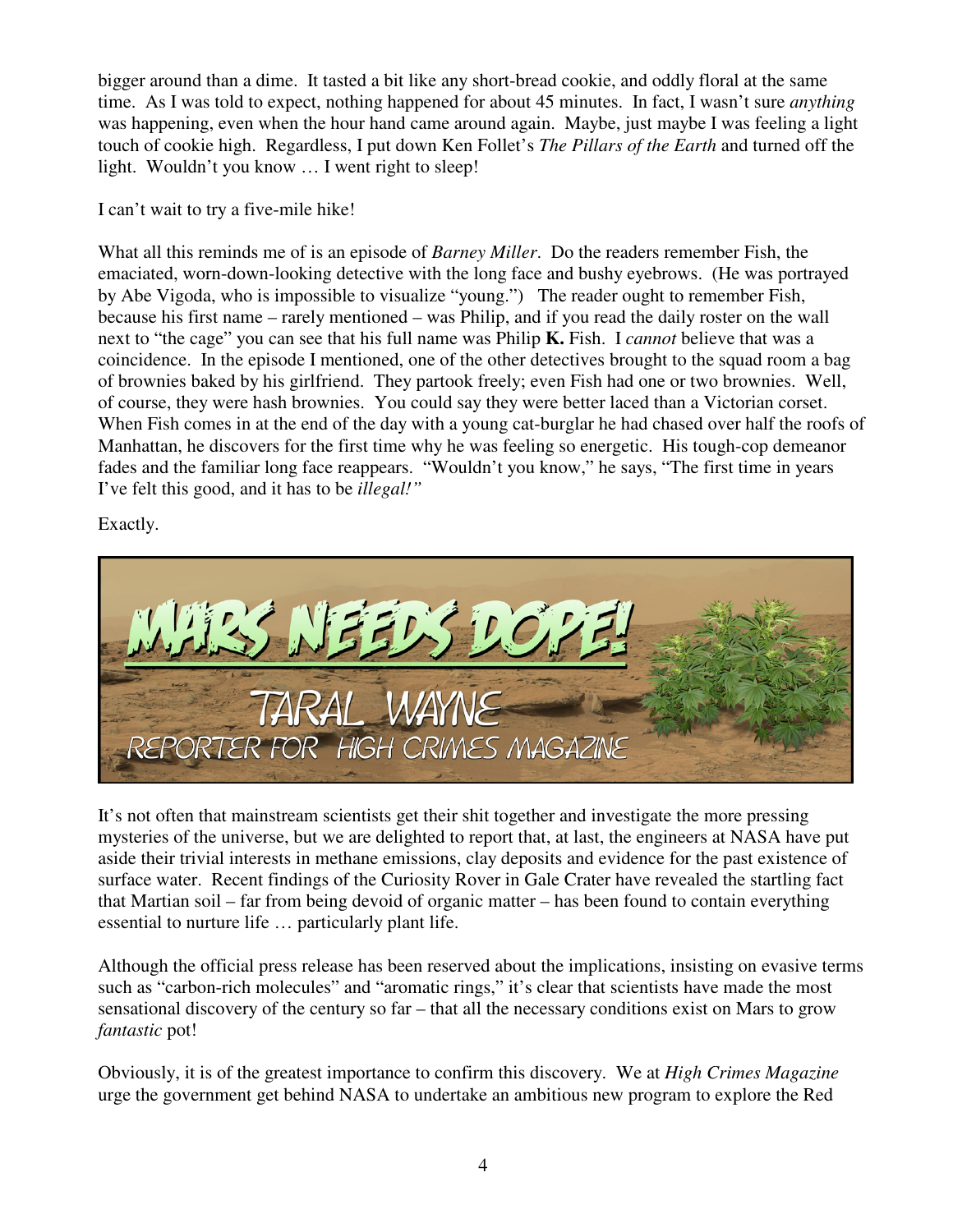Planet. A dozen or so sophisticated Rovers similar to Curiosity *must* be designed to transport and plant a variety of marijuana strains in Martian soil, then watch over their development, reporting back to Earth every stage of their growth, while guarding them from possible extraterrestrial microbes, internet billionaires with private space programs who might poach, unusually zealous narcs and other pests. A second round of Rovers will make soft landings to harvest the pot and return it to Earth for evaluation. We at *High Crimes* feel that the required expertise is near at hand … and humbly offer our considerable experience in the final testing phase of the mission.

Of course, as well know, legalization on Earth is just around the corner, so it is not merely to evade prohibtion that *High Crimes* encourages the cultivation of pot on Mars. Our primary interest lies in spreading the truth of weed to the farthest corners of the galaxy … as well as in the possibility of new cultivars of marijuana with exotic new flavours and psycho-active effects.

We may never know if, in fact, life ever existed on Mars, but there is at least one thing of which we can be certain – that if animal life ever did walk, crawl, skitter or swoop across the surface of the Red Planet, it was able to enjoy all the benefits of righteous good weed!

Left Over Pieces

WAHF: Rebecca Jansen, rebejan@shaw.ca, 27 Feb 2013

E.T. Bryan, abpix.gremlin@verizon.net, 28 Feb 2013

Ron Kasman, ron.kasman@gmail.com, 3 Mar 2013, who said, "By the strangest coincidence I did an essay on falling in love with statues in ancient Rome when I was in university, about forty years ago. I completely forgot about it until I read your essay. I don't remember why I did my paper. It wasn't a topic that I was handed by a prof. It was a case of a suggested topic leading to other things and eventually ending up with sex in ancient Rome but I don't remember the details beyond that. What I do remember is that while that sexual variant existed in ancient Rome, and was rather common, according to my research, it didn't exist in 1972. Well, I guess it did, or does now, but it is rare, rarely talked about, and information on it is only slowly being uncovered by the press."

Hope Liebowitz, tiki@interlog.com, 8 Mar 2013

We Would Also Like to Hear From: Mike Meara

## Bill Patterson,  $bpralz2169@aol.com$ , 27 Feb 2013

It's March and the end of the flu season in Los Angeles approaches. I have been very lucky this year (knock wood) to escape an episode of this very debilitating flu, having diligently taken zinc and vitamins C and E, worn gloves and washed hands as frequently as possible for the last six weeks.

The early 60's are indeed a different country. I'm reading The Trial of Callista Blake, which was set in 1962, and it's an exercise of memory to put myself in a frame of mind in which the characters and their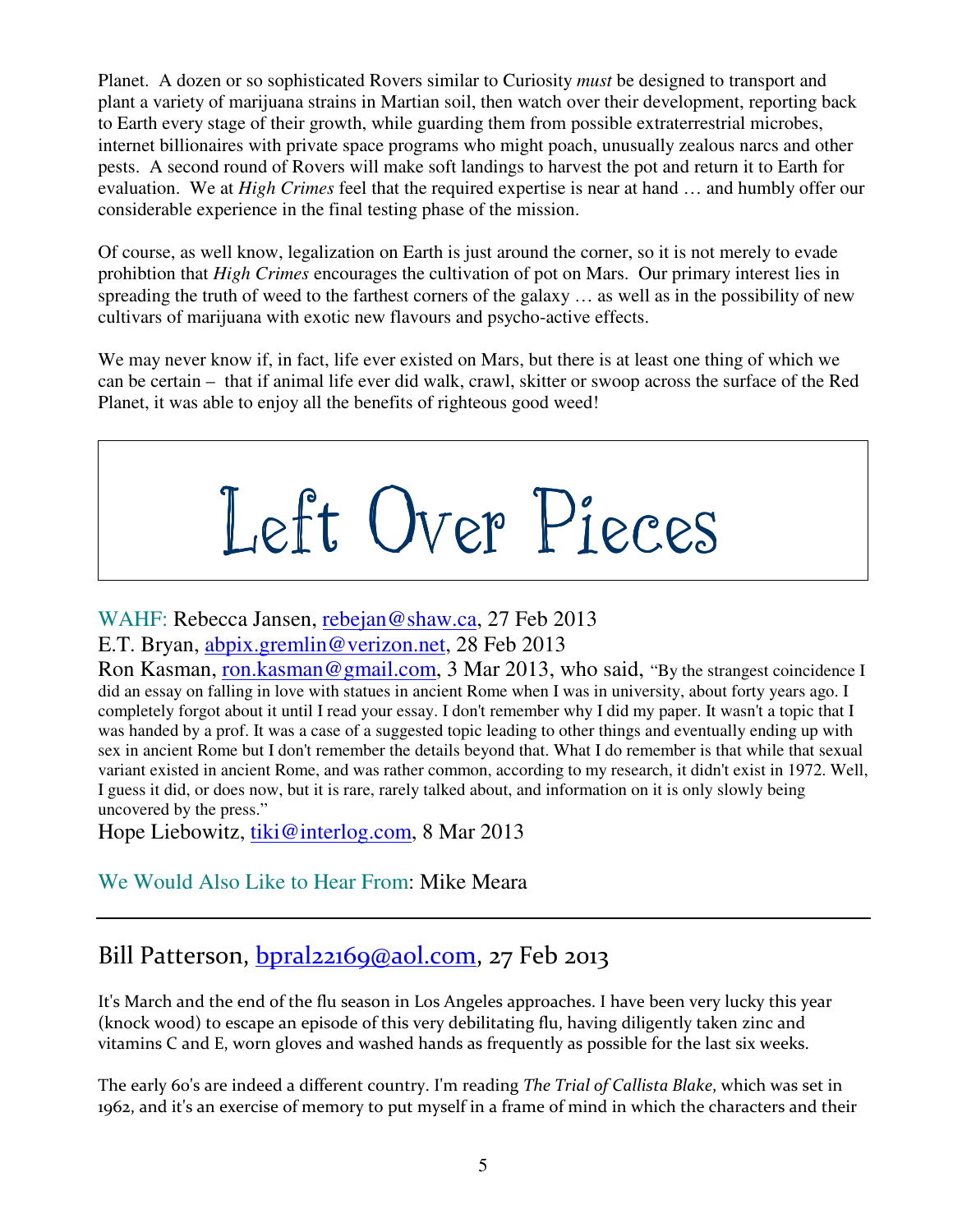motivations are not merely credible but commonplace. Our culture has fallen apart so fast I'm still whirling.

I know of one TV writer, at least, who can deliver that Shakespearean-monolog-at-the-drop-of-a-fedora writing for television, and several levels higher than anything ever found in the Dozier-Horwitz Route 66. I ran across a cache of clips from The West Wing on YouTube this past weekend and spent an hour reveling in the language and the sentiments and the situations and the characters. Aaron Sorkin when he is at his best is better than anyone -- better than anyone has ever been in television.

### Ned Brooks, nedbrooks@sprynet.com, 27 Feb 2013

Thanks for the zine. Hope you are over the cold soon! I have not had anything like that is years, and I think the reason is that when I come home from being where I might have encountered such a virus, I rub my hands with alcohol-based sanitizer gel, and inhale the fumes. The current NEW YORKER has a long article about this product, which was originally promoted by Purell and is now sold under several brand names - the key is that the active ingredient is ethanol (grain alcohol), about 60%. Before a virus multiplies in your body, it usually spends some time on the mucous membrane of the nose and throat thus the benefit of gargling and inhaling alcohol fumes. I hear there are now bars where people get drunk by inhaling fumes so that the alcohol reaches the bloodstream through the lungs - obviously they get a lot more fumes than I do by inhaling what is evaporating from my hands. But I am not a doctor, and don't even play one on Yahoo-groups....

#### Personally, if I was going to medicate myself with the fumes of alcohol, I'd prefer a nice port or sherry to hand sanitizer … and would drink it immediately after sniffing. But that's me.

I vaguely remember the Route 66 TV show, but I don't think I watched a lot of them. I would have been 22 in 1960, and working in the Hydro division at NASA/Langley – as you say, anyone could get a job then. I had a BS in Physics and knew nothing about hydrodynamics other than that it involved moving water. But I did not wear a hat (my father never went out without a hat, and thought I should get one to go with the suit and overcoat he bought me – I never wore the overcoat, and the suit very seldom). Nor did I smoke or engage in fisticuffs, even when I had something to drink.

As to credits, Edgar Buchanan (1903-1979) was an old man in 1960 and had had many movie credits before WWII – he was the iconic comical geezer. He had started rather late in the movies – he was 33 and I was just hatched.

I find your explication of Pygmalionism a bit confusing – I thought the whole point of that legend is that the dream girl comes to life (and they marry and have two children), not that the statue was a fetish object.

I suppose that's why I never favoured the name "Pygmalionism" for statue fetishes and the like. It's hard to come up with anything better, though – "Medusaphilia?"

By current standards, most white men of Woodrow Wilson's era were racist. But his case must have been rather extreme if he couldn't bear black servants in the White House - even my ancestors in southern Georgia were not that racist!

Wilson's racism may have been current coin in his day, but it looks all the worse when you consider that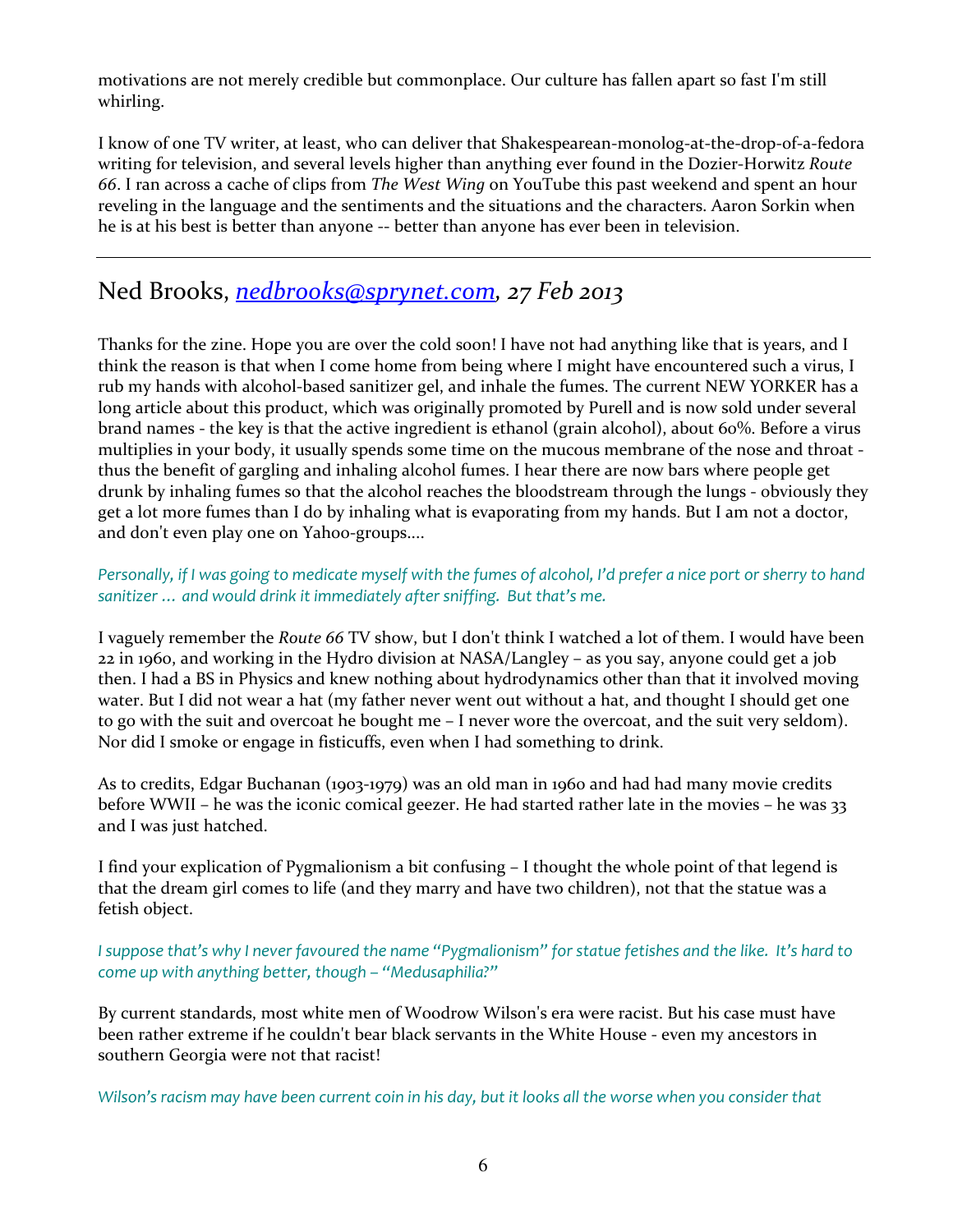#### Lincoln welcomed Frederick Douglass to the White House half a century before.

You are right that the very physical talents for making a fanzine with ditto or mimeo is a lost world – the very supplies needed to do it are very scarce and no longer made. Talent in fanzines now is for layout and typesetting and artwork. And just as well – just think what your artwork would look like if some faned had to trace it onto stencil!

Unfortunately, I don't have to imagine how my drawings came out in mimeographed fanzines in The Long Ago ... I saw how they looked! It often wasn't pretty.

As to Brad Foster's suggestion that the Hugo rocket need not be perfectly erect – there are at least three problems ... The first are symbolic and historical – it is, after all, a phallic symbol; and all large rockets have launched that way (for technical reasons). And as an award to be displayed on a shelf, it has to be stable and not take up too much space.

Speaking phallically, though, a flaccid Hugo might be more appropriate for some of the books and fanzines we've seen win the award than a virile one.

Funny story about Steven and Glen ... If being gay requires an enhanced sense of fashion, I would never make it. I am fashion-blind – it never occurred to me that my belt might match my shoes!

### Bruce Gillespie, gandc@pacific.net.au, 27 Feb 2012

Many thanks, Taral, for keeping me on your mailing list, despite perennial lack of response.

It would be insane to expect anyone to loc as often as every issue. Almost as insane as publishing as often as I seem to. Every third, or even fourth, issue is fine. Some readers don't loc at all, but are still in no danger of being removed from my mailing list. It's not like the Bad Old Days of Postage.

I'm deep in a Paying Job at the moment, and not doing anything much fannish. I did get a lot done between paying jobs, i.e. between November and early February, but not much has resulted in a real fanzine yet.

This is still not a proper loc, indeed not one at all. But I did notice your reference to Route 66, which is one of the very few TV series of which I saw anything when I was a kid. And that was only because it coincided with occasional visits to my aunt and uncle, who had a TV set, whereas we didn't. The other show I watched was Ben Casey, which was very popular in Australia, so much so that John D. Loudermilk's song 'Calling Doctor Casey' was, I was told many years later, a hit single only in Australia (in 1962) and never anywhere else.

I remember seeing some Ben Casey episodes on late-night TV a few years ago, and thought they were pretty intense. But doctor shows seem to have gone the same way as lawyer shows, spy shows and westerns.

Very few memories of Route 66, though, except that I enjoyed the rambling adventures a lot. I doubt if I have the money to buy the set on DVD, although I could easily order it. Sympathies for a cold bad enough to keep you from sleeping for 48 hours. I tend to do the opposite, go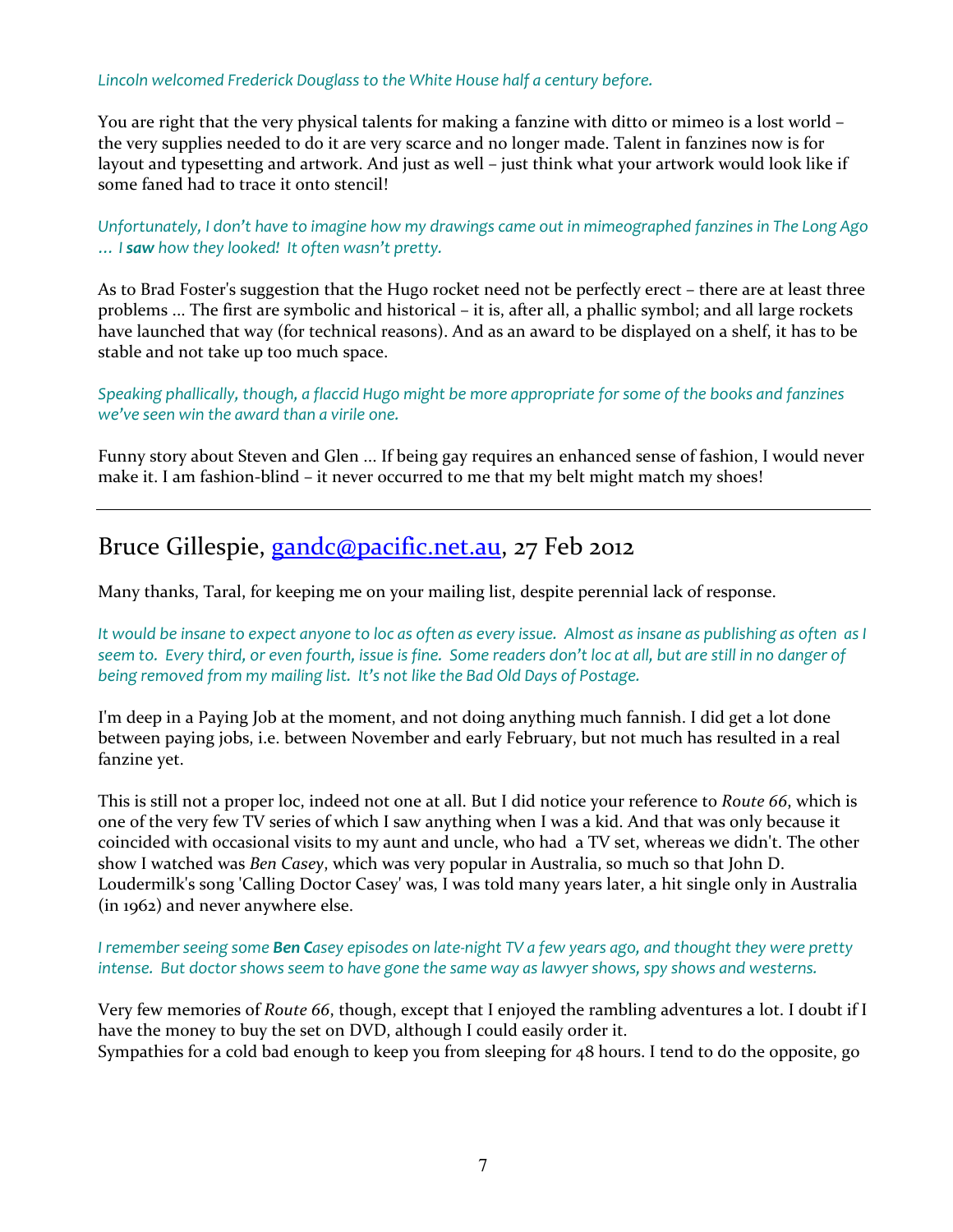into a permanent sleep haze when I have a bad cold, and have trouble waking up for sufficient hours to accomplish anything. However, once or twice I've had postnasal drip with a cold, and that's made it really hard to sleep. Easier just to get up and sleep in an armchair.

## Keith Soltyis, keith@soltys.ca, 27 Feb 2013

Wow, you are on a roll right now. I just finished reading #12 and #13 and a new one plops into my inbox. I was actually writing a loc tonight on the way home, using my phone (with predictive text, I've discovered I can write fairly quickly on my phone, then save it in DropBox so I can pick it up on my PC for editing).

I started reading the lettercol for #13 and quickly realized that I'd missed reading #12, so I had to go back and catch up on that. So this loc will cover both issues, not necessarily in sequence.

I don't know any transgendered fans (or any transgendered people) so I can't comment on any individual experiences. I don't see any reason why there'd be any more LBGT people in SF fandom as opposed to mystery fandom or other niche social groups. Thirty years ago I think you could have made the case that SF fans might be more welcoming to people with differences than the general population; I don't think you could make that same case now. From what I've seen at the last few conventions I've attended (admittedly not a large number), SF fans are somewhat less diverse than the general population (taking the lunch-hour population of the food courts in First Canadian Place as a stand-in for general population).

I don't think that's the result of fandom not being open to everyone, so much as that people with certain cultural backgrounds are less likely to seek out fandom.

Electronic publishing is definitely the way to go and anyone who turns up their nose at a PDF or HTML fanzine is just being short-sighted. The trend in commercial book publishing, at least for fiction, is towards epublishing. And we're starting to see it happen in the magazine world – both PC Magazine and Newsweek are completely electronic now – and I expect to see many more magazines follow suit in the near future.

PDF is just fine for circulating fanzines. If you don't like reading on your computer, print the darn thing off. It probably won't be quite as nice as a zine that the author lovingly printed and collated and won't have that gorgeous 4-colour glossy card stock cover, but it'll be every bit as readable.

Much as I prefer paper fanzines, there are plenty of compensations in publishing in a digital format. I can use colour much more extensively – perfect registration with no effort or waste. I can insert photos easier than I once pasted then in for Xeroxing! I can run an automatic spellchecker, add page numbers, and have a hundred type fonts literally at my fingertips!

Eventually, I think you'll see printed zines becoming limited-edition fetish objects, published only by more affluent fans. That's almost the way it is now, I suppose. I know that I couldn't afford to publish Torus as a printed zine, if I were doing it now – nor would I want to – I always hated the drudgery of dealing with the mechanical side of publishing a zine, not to mention dealing with mailings (and paying for them!).

You are dead on about con reports. Incidentally, the vapidity isn't limited to the SF field; reports about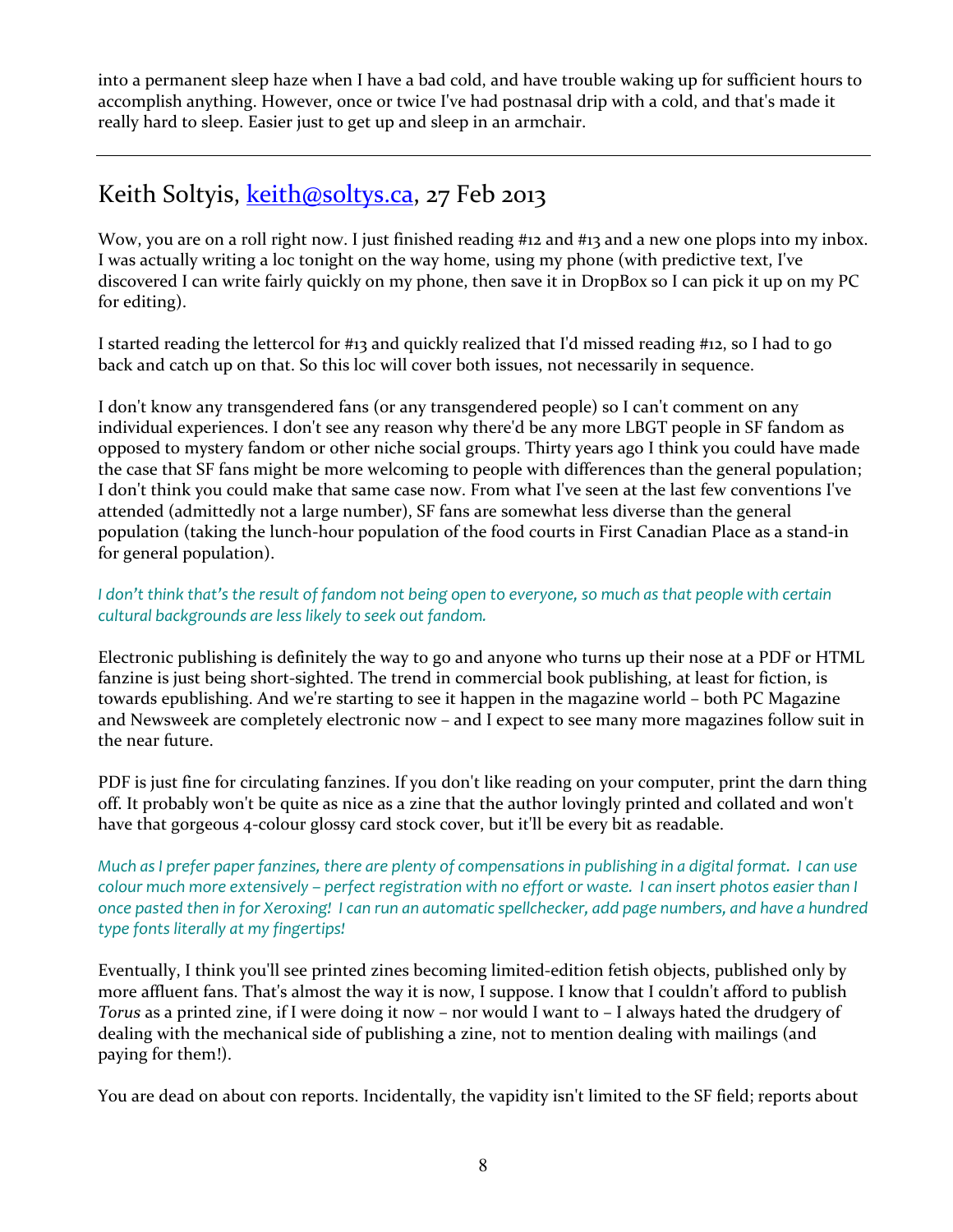technical writing conferences tend to be just as boring and formulaic.

I'm not sure that you're right about the audience for poetry shrinking. If what I hear on the CBC is any indication, it's increasing, and dramatically, although it's poetry that's meant to be read out loud and sometimes transforms into performance art instead of a straight reading of lines on a page. I'm not sure what the equivalent in comics terms would be – maybe we'll start getting animated and interactive graphic novels done as apps designed to be read on a tablet rather than read on a printed page. The technology for that is available now and maybe people are already doing it, but I don't follow the scene closely enough to know about it.

It can be confusing speaking about the popularity of things like poetry, dancing or even skateboarding. They may be relatively less poplar than formerly, even while millions still enjoy them.

Anyway, thanks for sending Broken Toys. Right now it's the only fanzine that I'm reading and I am enjoying it.

I aim to entertain, rather than enlighten or influence All Fandom! I'll leave that to others.

## Ron Salomon, fanboy@rcn.com, 28 Feb 2013

Maybe I never noticed it and it's always been there, but why are you in partial exile? Which part or parts? Any naughty bits?

I loved Route 66 when it first appeared on TV, I forget which network in the US, and when I got my slot car set, which made me Very Popular amongst the small group of friends I had back in school days, before any of us were old enough to actually learn to drive and faunch for real-sized wheels, well it had to be two Corvette Stingrays. Long gone, I think it was the era of the split rear windows. Are Marty Milner and George Maharis still alive?

Yes, indeed they are! The split-window only appeared on one model of Corvette, the first year Stingray, 1963. The Corvette that Todd Stiles and Buzz Murdock drove the length of Route 66 several times was at first a 1960 model – two headlamps and the new "Kamm" tail. Thereafter, Chevrolet provided the show with that year's model – not that there was much difference from year to year. But in the third season the brand new Stingray appeared without explanation. It was supposed to be the same car, after all, that Todd inherited from his father, and the difference between the C1 and C2 generations is impossible to overlook.

By the time I first got to college, 1966, American-brand cars dominated but did not monopolize what Boston-area 18-year-olds wanted to drive. I can well remember squeezing into Sunbeam and Renault and Simca autos, in addition to the inevitable VW Beetle.

Not to mention the odd Karmen Ghia, Lt. Colombo's Fiat, The Saint's Volvo, 007's Aston Martin…

I never got into Fraggle watching. I liked the dinosaurs that mimicked The Honeymooners –that was Henson too, wasn't it? Although the humans had no baby, there was a smart-alecky dino, if I remember correctly that was the best character, on that show.

That show was just called "Dinosaurs" and ran two or three seasons, I think. The dinos were acters in rubber costumes that used Henson technology, but Henson himself had nothing to do with it.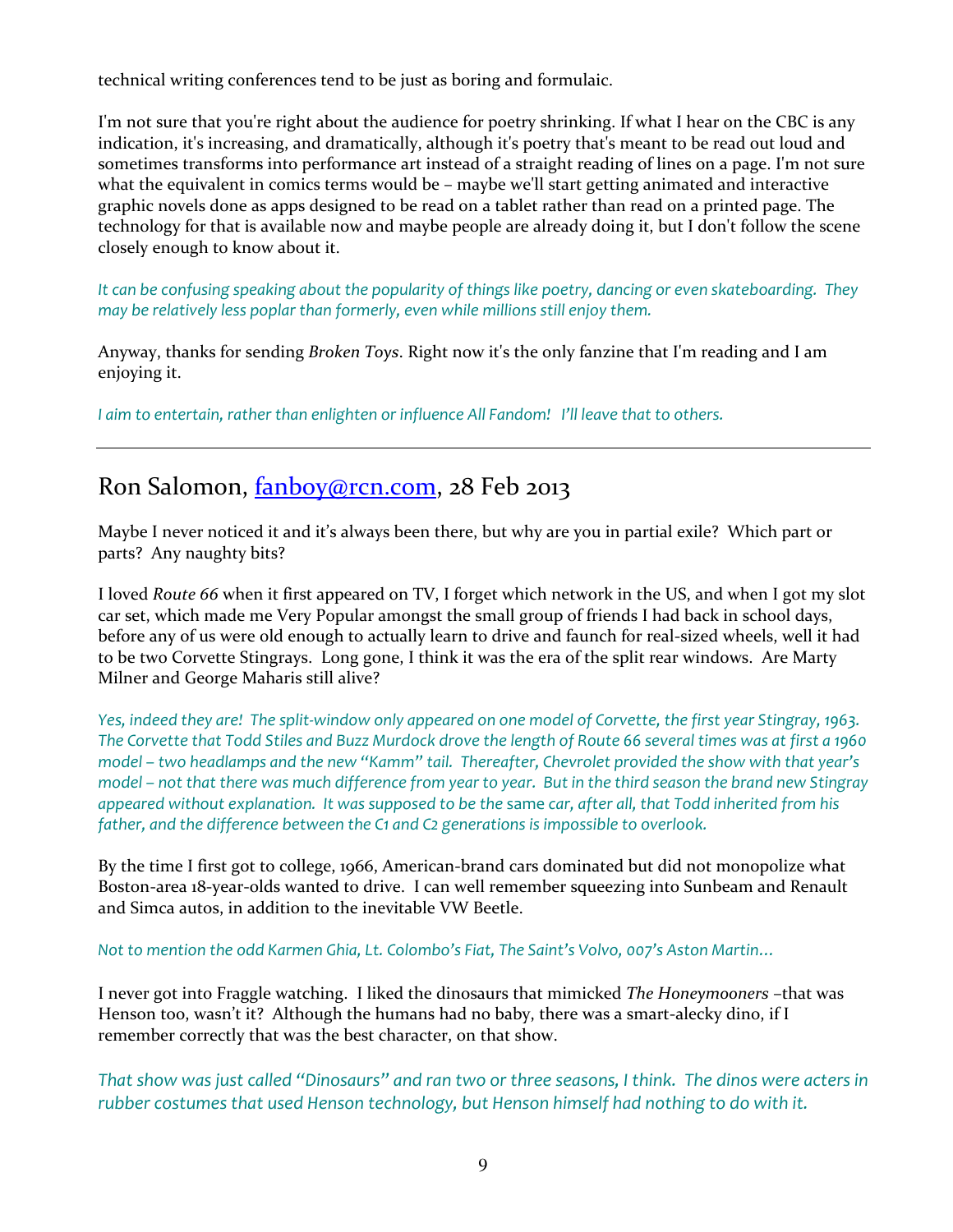I either didn't know or forgot your liking of coins. At Boskone there was a fella namebadged Publius with no discernible accent to place him geographically, who spoke at length on coins in an interesting manner. I have a couple of photos of him but don't know how to contact him to alert him of the fact. I also never heard of Captain Star, which I do remember reading about from something you had mentioned earlier. In fact I never heard of the network you taped the show off of—Canadian, I would suppose, but does the network still exist and is the Captain also Canadian? One of these days I will connect YouTube to one of our TVs to see some shows on a bigger screen.

I've been seriously collecting coins since, oh, the early-or-mid-1980s, when I acquired my first Roman bronze. It was rather worn but only cost \$7 – it took years before I was experienced enough in recognition to identify the thing as an AE 3 minted under Claudius II Gothicus, in the late  $3^{rd}$ . century AD.

Captain Star was a British production, but showed on Canadian television as well. Now that I think of it, it wasn't on the CBC schedule – the Canadian Broadcasting Corporation is a government owned/privately operated national network, and at one time was a vital cultural link for Canadians living on isolated rocks and in impenetrable brush across the country. It is less so today, but still cherished by many. But Captain Star would have shown on Teletoon or YTV, Canadian cable networks. Teletoon is the more likely, as YTV had a broader mandate to air live-action as well as animation.

Continuing on the theme of all knowledge is contained in fandom, "Pygmalionism" is also news to me. My only far-fetched comment would be inanely noting I can be clearly seen in a couple of scenes at the beginning of the recent Hallmark TV movie The Makeover, which is a retelling of the Pygmalion story with a contemporary Boston political twist. I of course was brilliant as "Middle-Aged Well-Dressed Businessman Amongst a Crowd of Extras," and strangely enough casting directors have Not been pounding the front door to my house to get to me to further my nascent career.

On the flipside, old has-been Dad knew about and had to explain to my hip, with-it 25 year old son that there is a fandom of Brony lovers.

When I see the phrase "plaster cast" I only think of rock groupies of the '60s and '70s and wonder how many of those relics still exist and where are they now?

Having started producing personalzines and apazines back in the day, going from purple ink [loved the fumes] through twiltone to bringing my own paper into work and getting the OK to use the office photocopier after hours to pub my ish, I still prefer seeing zines come in[to] the mail[box] but know I couldn't afford to go that route nowadays. Thinking about, and shudder if you must, having recently gone to my first weekend/sleepover con in a decade or more at the recent Boskone, wanting to write something and having the computer at hand, I wonder about the advisability of attempting something to be distied via the internet. Send bribes to stop me in plain brown envelopes please.

In regards to Eric Mayer's comments, I think that by channeling things through Bill Burns there is both quite a resource in finding new fannish writing and also a kind of intimidation at the number of fanzines available via efanzines, so that I think what you do, Taral, in sending out an email notice of pubbing, is a huge additional admonition that gets my attention and makes me want to jump to the issue to read and comment on it, something that Bill's notices don't do due to the frequency of issues going online and the seeming, to me, impersonal way of notice given. I feel sad for Eric, and Dave Locke, and others who quit their electronic pubbing efforts due to lack of response, and I feel sad for myself for either ignoring or not even knowing about these ezines. BTW, I don't think I ever met Robert Runte but I think my son Aaron used to eat his candies.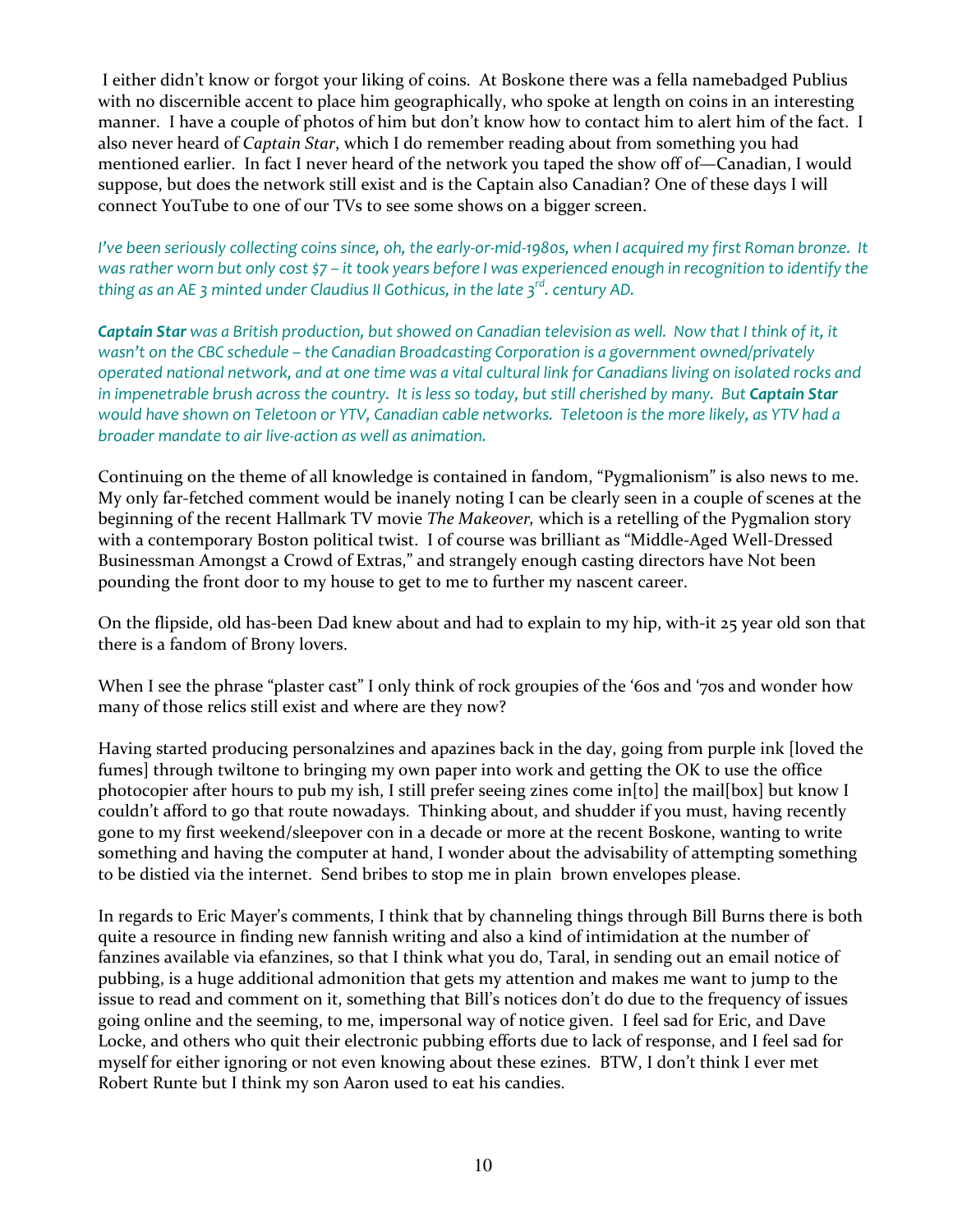Robert Runte makes candy? The Robert Runte in these pages is a Canadian fan from Out West, of a somewhat sercon persuasion. Used to be involved with zines like The Monthly Monthly and Neology. Eric seems to have exhausted his publishing demon for the time being, but you never know … he may be back. We'll not be hearing from Dave Locke again, unfortunately, as he died suddenly, late last year.

It's my belief that its not enough to passively post a fanzine to **eFanzines** or **Fanac.Org** and expect anyone to notice. Not everyone choses to get Bill's notices from eFanzines, for instance. I didn't notice it. But I'm methodical at least, and check his site daily for new posts. I also find it useful to post my zines to DeviantArt (where they are totally ignored) and to FurAffinity (where they arouse the interest of a few people, at least). I also announce new issues on FaceBook, a practice I notice others are imitating now. Other things I do to encourage participation in Broken Toys is to answer locs right away with a letter of my own.

I agree with Brad Foster that there are too many similar fanzine/fan group pages on FaceBook and I am sure as a result of such overlap I am missing choice postings and comments but it's the nature of FaceBook so I have no solution, other than what Brad suggests.

Is it a proud and lonely thing to be an Old School fan?

I like your "We'd like to hear from" feature.

Patent pending. I created it in hope of shaming the named fan into writing. It seems to have worked at least once or twice, so far!

And this is all I wrote. Good night and hope you're well by now. Is there a buy-Canadian [brand] version that competes with Kleenex?

ooo

Physical illnesses of all sorts seem to be rampant in fandom these days, and I am not totally immune myself. My late mother-in-law had Myasthenia Gravis and I've heard enough about it from spouse Lori – who thinks it's genetic and that she might come down with it herself some day – to know it's a serious medical problem. and I hope your aches and pains can go into remission or lessen themselves somehow.

#### From what I've read, the condition doesn't seem to be passed on from one generation to the next. And there is fairly effective medication for it, so it's not the affliction it once was. One can always hope that even more effective treatments, or even a cure, will come about through research.

The great thing about Boskone was that if you had wanted to, you could easily survive the weekend without spending any money on food at all, as long as you weren't into health foods. Between the milk and eggs, the cold cuts and cheeses, the many breads, the cookies and cakes, the chips of all sorts, the coffees and many teas, sodas and juices, I put on 4 pounds in 4 days. I do miss hanging out with other fans, which Is still possible if I ever felt like driving 10 miles or more at night, which with my aging eyesight I try to avoid. There are still bi-weekly gettogethers at Don D'Amassa's in Providence, RI, and there is still a monthly meet in Arlington, MA at one of two fan's houses. And of course there are weekly NESFA clubhouse meetings, which I have yet to get to, in Somerville, MA (followed by, yes, wait for it, going out to eat at restaurants with fans, so they say), and there is a monthly Saturday gameplaying NESFA event. But, being Old and Tired, and having a car that is likewise, I try not to drive much anymore, so miss out and am in self-imposed suburban fannish isolation. I would Like to do Portland for Corflu and San Antonio for LoneStarCon 3 but need more temp work and lower air fares for that to happen. Something about wishes and horses. I was smart enough to buy a lifetime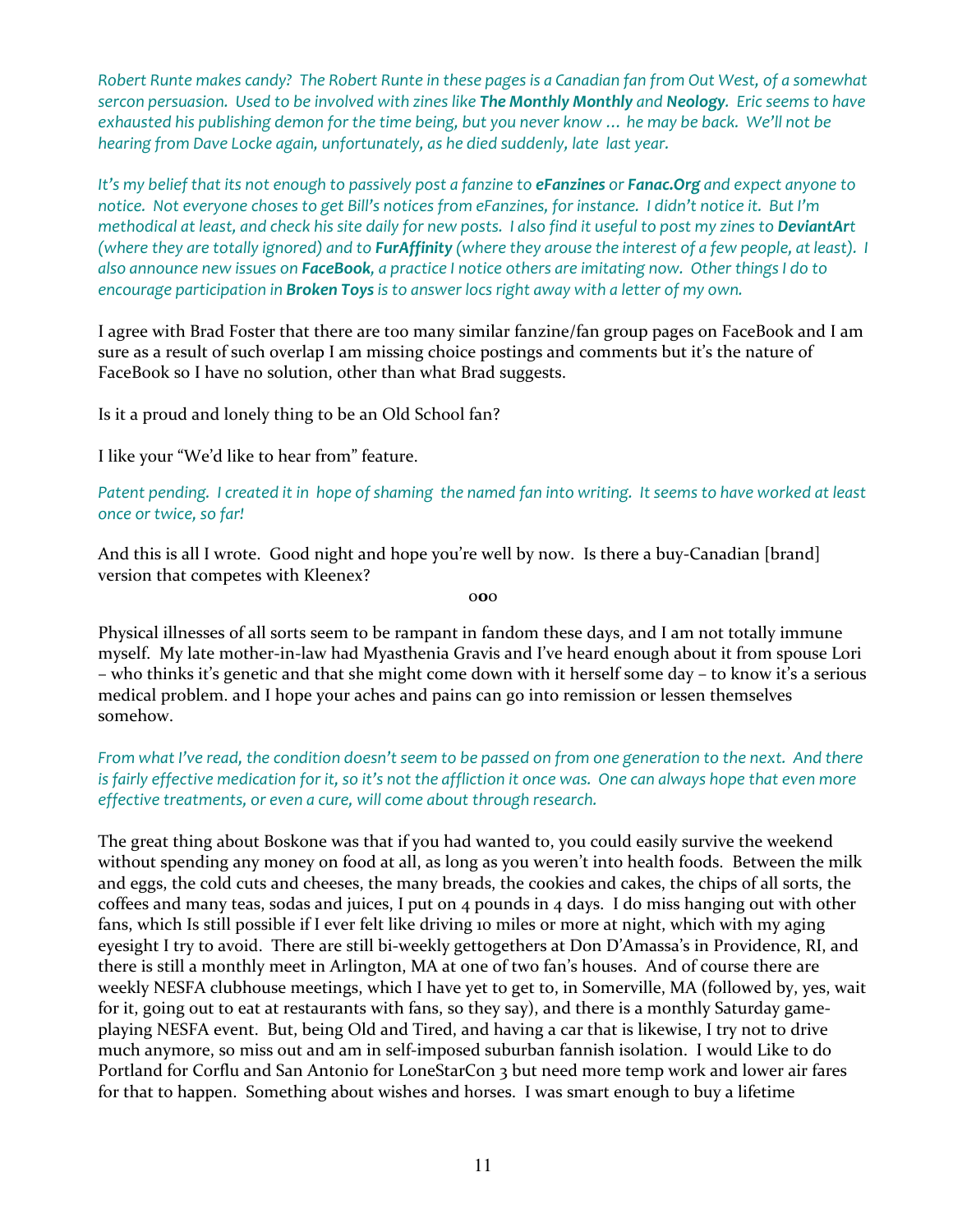membership in Boskone 3, years ago for \$50, which is what it now costs to attend one. The other events mentioned, well I can still mooch or contribute some chips and sodas for a buck apiece. I wish fans would want to congregate at my house, but without public transportation it won't happen. Heck, I'd buy the chips and soda myself for that.

I do remember with fondness some times spent with you at cons we attended in the '70s and '80s and hope at least to continue communicating with ya over this internet thing.

## Eric Mayer, groggy.tales@gmail.com, 28 Feb 2013

I enjoyed Broken Toys 14. Hope you're feeling better. (Well, that makes it sound like I enjoyed reading that you were sick, doesn't it? Sheesh.) Those noses that drip like they need a washer replaced are no fun. As I get older I find my nose and my eyes water more frequently and copiously. The slightest touch of cold or wind makes me cry. Luckily, I haven't sprung any leaks lower down.

#### Not yet. Give it time. When there's snow on the roof, there's a drip on the end of the icicle too.

Amazingly, I never saw Route 66. Or maybe not amazingly, since in 1960 I was ten. Yes, those times are now, as you say, a foreign country.You're right, I think, in that hats weren't generally worn then, or even in the Fifties so far as I recall the latter part of the Fifties. My grandfather always wore his old gray hat everywhere but my father never did, and I don't recall any of my parents' friends wearing hats. Instead of hats men wore military-style buzz cuts or Brylcream. I don't know if you'd want to borrow Cookie's comb. It would've been pretty greasy.

And crew cuts. My grandfather had one of those flat-top cuts and, since he was a barber, took cruel delight in inflicting one on his grandson, thinking an 8-year-old kid would love looking just like his fat-bellied, wattled and grog-blossmed Grampa. Which gives me an idea for an aritcle for next issue…

Pygmalionism is a new one to me. Maybe I should get out more. On the other hand, if Pygmalionism is representative of what's out there, maybe I should stay in more. I'm not sure exactly what fantasies one could have about statues or plaster mannequins. They don't seem very functional. And what would a convention be like? People show up, strike poses in the lobby and just stand like that all weekend? But, hey, maybe that could have been your niche if you were unscrupulous. It's rare to find an unoccupied niche. And what an appropriate place for a statue. The name would need to be changed to Taralism, I take it.

I think the main attraction of statues, manikins and robots is that they don't try to get away, and you don't have to take them to dinner and a movie, first.

Stephen's got some great stories and you tell them well. Presumably he's not interested in fanzines. If he ever decided to do his own fanzine he'd be out of luck because you'd have stolen all his stories already! As for that conversation between Glen (Glen or Glenda wasn't it?) and Stephen, maybe the question shouldn't have been whether Stephen was ever curious about how it would be to have sex with another man but how it would be to have sex with a giant rabbit. And does it matter whether the giant rabbit is hetero, gay or bi?

If you mean that "thing" in the background of Steven's photo, I was a witness. Hell, I was holding the camera. That giant bunny or teddy bear was really there! Some sort of inflatable, I gather.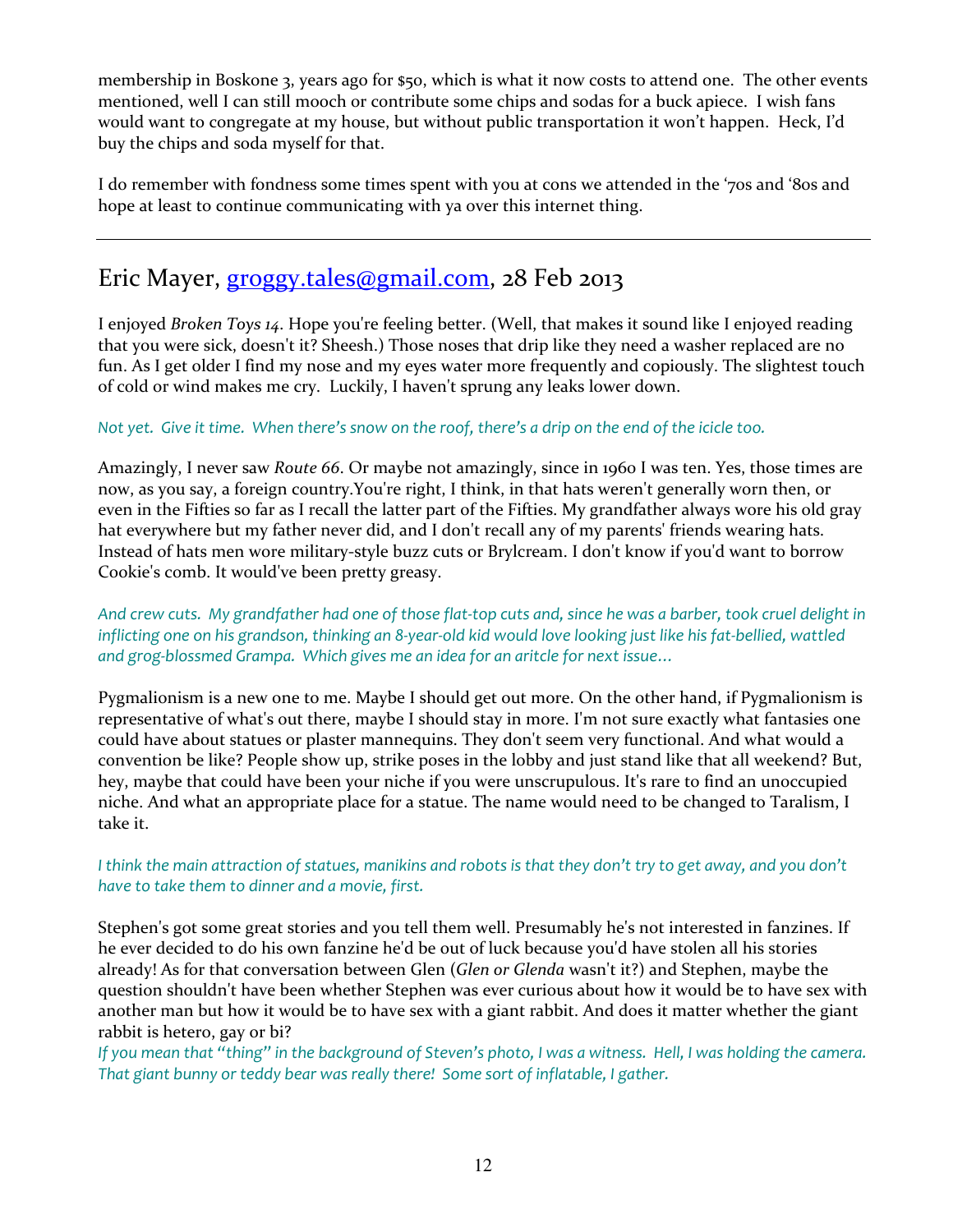Fraggles are weird. What the heck kind of a song mentions furry knees? But looking at those two on your last page caught in fraggle delicto I see that only one of the couple appears to have hairy knees. Is it the modern fashion for lady fraggles to shave their knees?

A not very successful song. Gobo was trying to write one for a special occasion, but his inspiration was below par that day, and all he came with as a rhyme for his first line was "hairy knees." Of course, it all worked out in the end, when distractions took his mind off the problem and released the Fraggle genius for music.

Re: my loc in #14....I'd best just shut up. I see David Williams mentioned my little foray into hecto in the second part of his series in *Fanstuff*. Oh well. Mea culpa. I know it's petty but I want my tiny footnote.

## Steve Jeffrey, *srjeffery@aol.com*, 3 Mar 2013

Thank you for the advance peek at Broken Toys 14, in return for which I offer you an advance peek of a loc.

I'm sorry to hear about the cold, although cold seems a bit understated for the aggravating symptoms you describe. As well as the problem of constantly needing and discarding bits of tissue, I found constantly blowing my nose every minute made me look like a problem drinker or an understudy for Rudolph the red-nosed reindeer, with a sore and tender red hooter that then became very prone to spots. Hope you avoid that.

I've had a bunged-up schnozz for what seems (and soon will be) a year now, and in which at several periods I completely lost my sense of smell. I've never had a great sense of smell, which I put down to working with some fairly noxious chemicals when I started work and too many years as a smoker. But when I goes completely, you realise how much of your enjoyment and the taste of food is wrapped up in the sense of smell. Everything seems like eating different textures of cardboard, and you may as well be eating the packaging. The doctor diagnosed rhinitis and prescribed drops, which worked for a while, but I discovered Beconase nasal spray was a decent over the counter (and non-steroid) alternative.

I've never heard of Captain Star but it sounds fascinating and weird, something like Chris Wooding's Tales of the Ketty Jay books or Firefly crossed with Futurama by way of Waiting for Godot and a side serving of Galaxyquest. That's some combination. I defy anyone not to be intrigued by this. I certainly am. In fact I'm googling it as I write this.

Now how did we miss that? Wiki tells me that it was screened in the UK 1997-8 based on a comic, Rockets Passing Overhead, created by cartoonist Steven Appleby and Frank Cotrell-Boyce (writer of the bonkers UK 2012 Summer Olympics opening ceremony, and author of the official sequel to Ian Fleming's children's book Chitty Chitty Bang Bang) and voiced over here by actor Richard E. Grant as Star and Ade Edmonson (of The Young Ones) as stoker Jones.

There is, or was, apparently an omnibus comic available, though it looks like the only videos available are YouTube downloads.

I've also discovered one of the hazards of responding to electronic zines - the temptation to leap ahead and sideways into Google to look things up, and thus risk getting distracted, before reaching the end of the article or zine you're reading and loccing. I now have about seven different Firefox tabs open..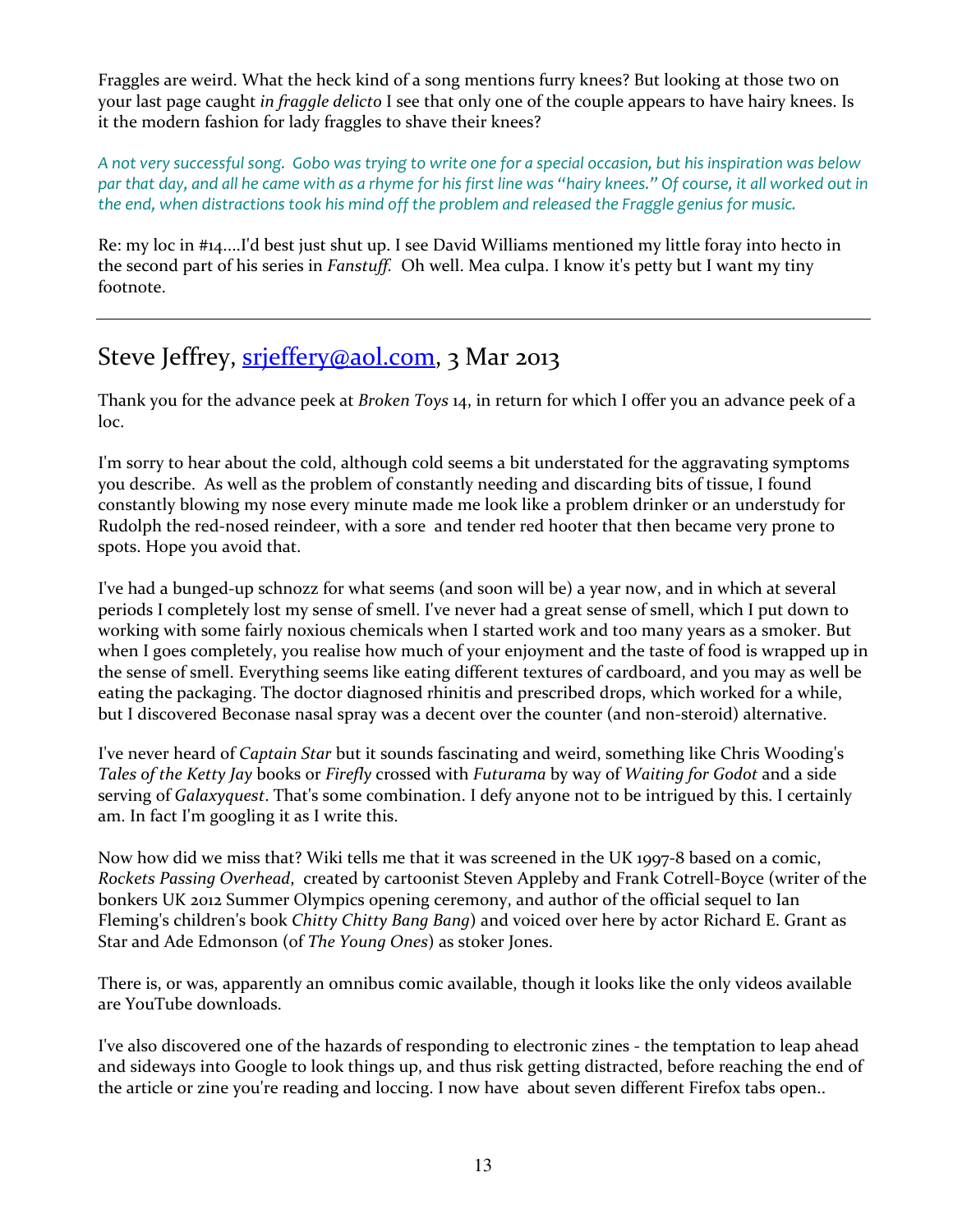Oh, I didn't know you were on DeviantArt, but I ought to have guessed. I'll have to take a look. (I liked your cover collection on efanzines by the way)

#### Here – http://taralwayne.deviantart.com/

Is the Pygmalionism/statuephilia thing related to the body painting thing where people are painted so they become almost invisible as they blend into the background of whatever they're standing in front of? I've seen several examples of this, but my first experience of this was in the pages of Playboy when I was about 11 or 12, with a centre spread of the exotically named model Verushka, wearing nothing but tree bark and foliage body paint so she blended into the tree she was posed in front of. Strange how certain things stay with you. I also wonder how many Playboy 'readers' felt cheated that the body art made it more difficult to ogle her lady parts.

I was one of those nerdy kids who actually did read the SF stories (by writers like Harlan Ellison as I recall) and the cartoons in Playboy, rather than covering the pages in sticky emissions. I don't think I was particularly hormonally challenged, but because my mother was a theatrical costumier for stage and TV, the idea of ladies wandering about with little on was something that was taken for granted as part of the work environment. Watching the cavorting of Pan's People on Top of the Pops or The Tom Jones Show in the '70s was given added interest by the fact that some of those costumes had been spread over every available surface of the living room the week before, and only slightly leavened by the knowledge that a lot what looked like bare flesh on screen was artfully disguised body stockings. (If nudity itself wasn't a big taboo, walking barefoot on the carpets tended to be frowned on, due the hazards of stray pins and the sharp edges of countless broken sequins.)

Re. Richard Chandler's loc, I don't think any of the post-op transgendered people I've known have been any more miserable than anybody else, especially in fandom. Richard's experience may well be different, but it's a sweeping generalisation to make.

The closing Steven/Glen story in Coming Out [last issue] was a hoot.

## Lloyd Penney, penneys@bell.net, 3 Mar 2013

You're putting out the zines pretty quickly Garcia-style, and it can be tough to keep up. Once again, I have two issues of Broken Toys, 13 and 14, and following are comments on both.

13… The Hugos are definitely tarnished. I got my original respect for the rockets from old SF anthologies, especially any by Horace J. Gold, who detailed Worldcon and the Hugo winners between the featured short stories. The year I was nominated for Best Fan Writer, 2010, was a thrill, but I have lost at least some respect for them, and I also realize my time for them is probably past.

A reference book, like anything Harry Warner, Jr. created, does have a selection of great photos, with background description and backstory. We could take the time to inform and entertain the potential readers back then … today, no matter how useful social media is these days, it puts speed over accuracy, and the peer pressure of other users demands speed. Content is also a concern … there's lots of pictures, but they are mostly cats, dogs and funny, pithy sayings. We have lost our own timeline in an effort to competitively upload shallow content.

I am slowly but surely preparing our trip report from our GoHship at Loscon 39 this past November. I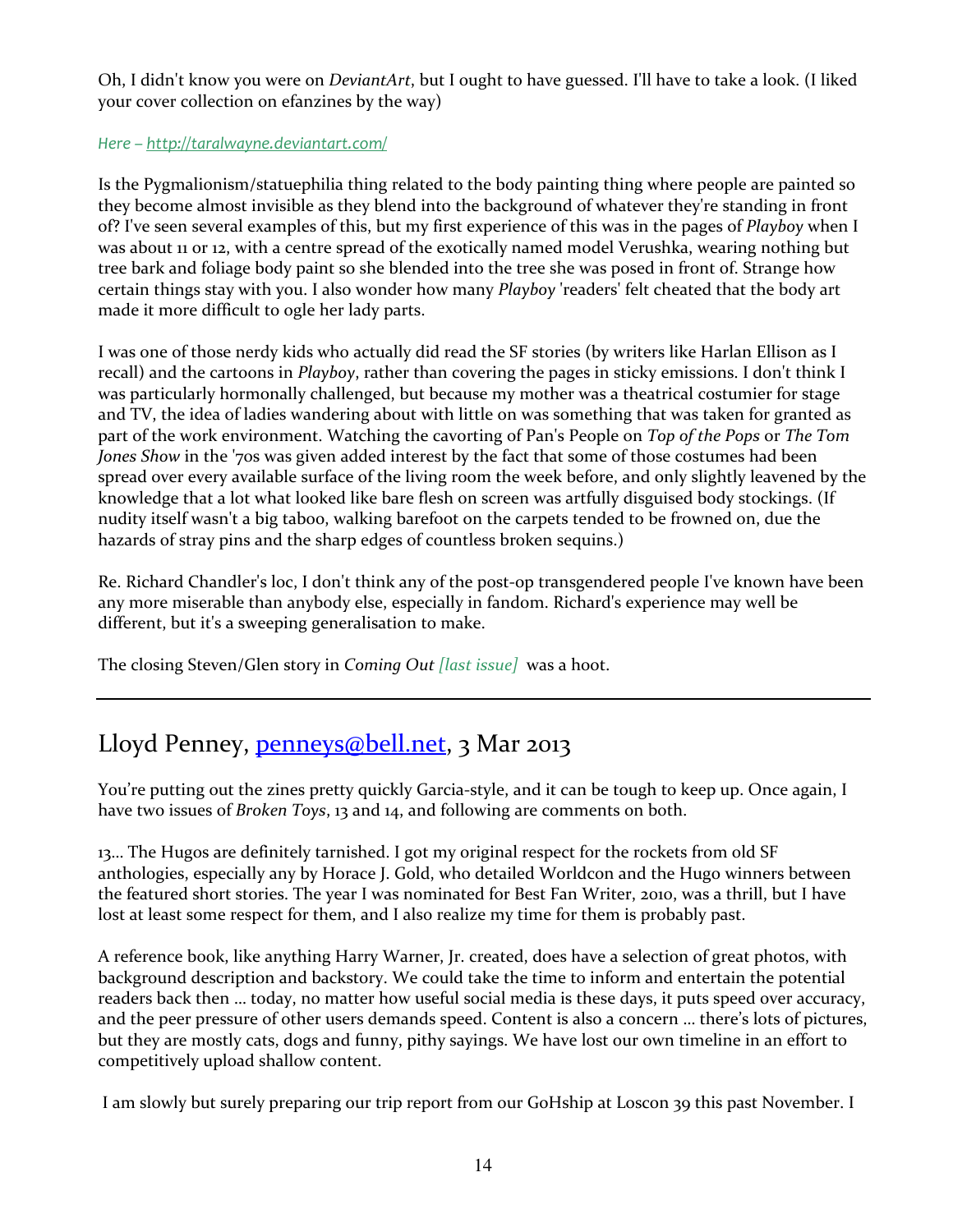full expect it will look much the same as you predict in your article, but now that I've read it, I will try to do a little better, or include something a little different. I've promised it to Chris Garcia for one upcoming Drink Tank.

The locol…the definitions of "man" and "woman" placed upon us by society are unfair and frankly outdated. Some over-muscled gorilla suffering from testosterone poisoning does not represent the average contemporary male. We are slow to accept ourselves as the persons we are, whether we are female Marines, or male ballet dancers, or anything else we might want to be.

We have a number of friends who have gone through gender reassignment to one degree or another. It may seem pretty drastic to a lot of us, but as Chris says, it may be what you need to do to feel right about yourself. One friend went through this…he was a husky, muscular guy who'd come to local conventions from Ottawa and be the burly barbarian for the curvy fantasy princess wearing nearly nothing, and pose with her for photographers. He's the last person I'd ever think might want to shift his gender, but he disappeared for a few years, and then returned…Marc has become Marie. Once at Ad Astra that year, she looked for Yvonne (she must have recognized a sympathetic soul, perhaps), and asked for help in getting reconnected with fandom. She decided that the best way to do that was to get working again in helping with the con, so Yvonne took her to the gopher hole. The gopher chief asked for basic information, and then asked if there had been any major changes in their lives lately…well, it took both Yvonne and Marie a while to stop laughing, and Yvonne didn't tell the gopher chief about the "major change" until after the convention.

We do agree…for me, a fanzine is a fanzine, whether printed on paper or appearing on screen from a .pdf. It's the contents that truly matter. Maybe that's why I really didn't care about mimeo vs. xero, or twiltone vs. bond. I can carry zines wherever I go, be it printed zines in my black satchel, .pdfed zines on a USB drive on a keychain.

I can hope that Eric Mayer is just taking a break from zines. I've enjoyed his zines in the past, but perhaps we are all just catching our creative breath. I have found it easier to keep up with zines, for there haven't been as many lately as in previous years. At least, that's the way it seems to me.

Are fetish objects items that attract your attention, and then sit on a shelf for years gathering dust? Then my place is full of them. If we ever had to shrink down from our current 2-bedroom apartment to a 1-bedroom, we'd need a storage locker. Maybe we need one now… A dealer's room at a convention can be a dangerous place, but when we explore them, we ask ourselves some questions when we find something that attracts our interest…do we really need it? Can we afford it? If we buy it, where are we going to put it? Usually, the items stays on the dealer's table.

More reminiscences about fandom and parties in the past…Toronto fandom has always been Balkanized, but now that we are retired from conrunning, it's gone fairly quiet for us. We're not gafiated, but for some, we might as well be. Our interests do not include current media SF, gaming, comics or anime, so we are gone to some.

My loc…the doctor says the high blood pressure is coming down with better eating and continuing to take my medication. I now have stronger medication, and that might also mean more weight loss. I can only hope. Some clothes are fitting properly now, and others are almost baggy.

 The way you and Arnie Katz send out your zine is the best. You send it directly to your readership, and demand response. Listing your zine on eFanzines.com is great, but it is passive distribution.

14…I've always had sleep problems, and right now, I am at the point where not even extra-strength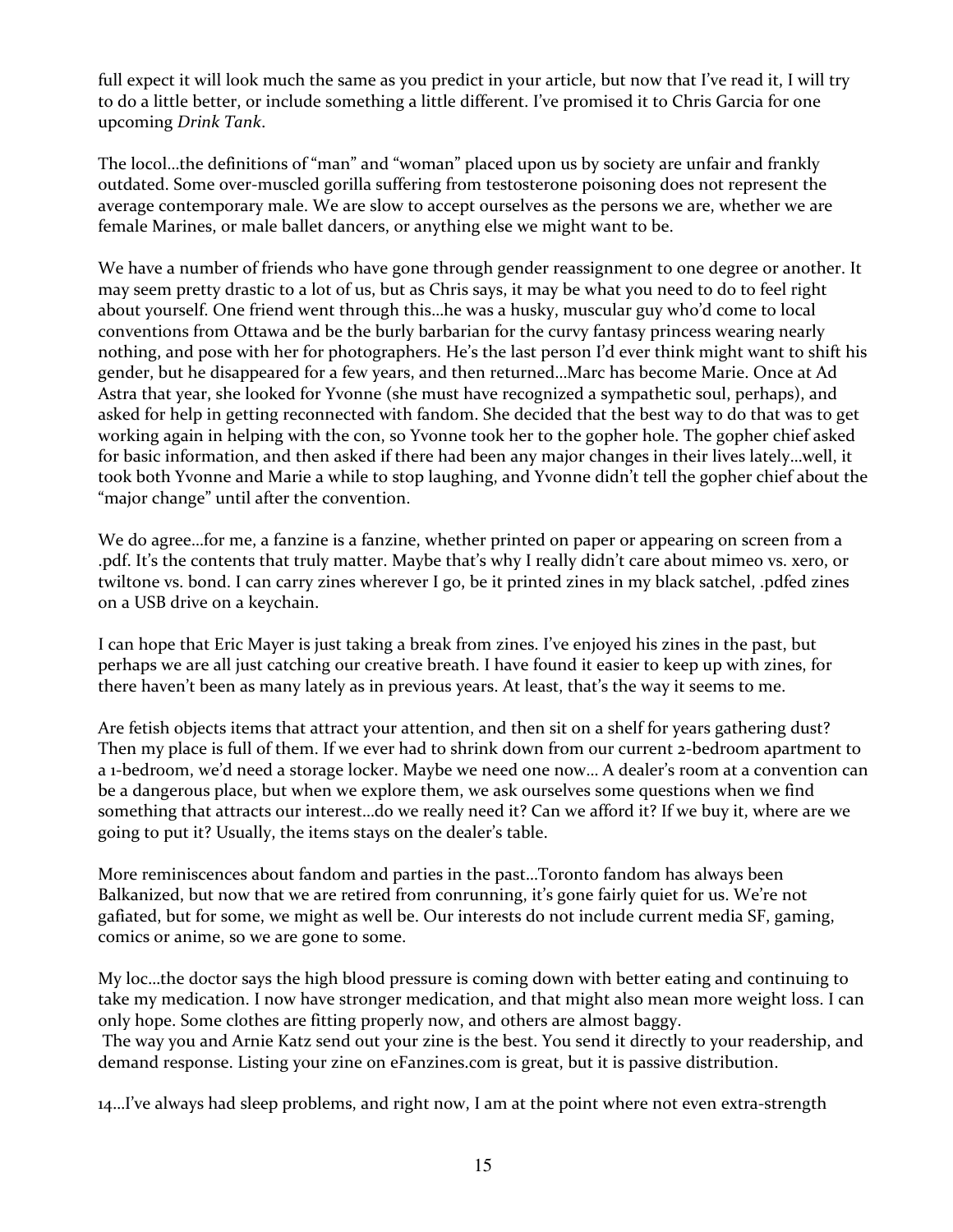melatonin is likely to help. I never really get exhausted, but I do get tired enough to fall asleep at night anyway.

The nostalgia industry continues to boom because it seems people would prefer to look fondly back at more familiar times rather than look forward to a rather bleak and unimaginative future. At least we had the space race that got us looking forward, but that is as good as gone. That probably best explains our interest in steampunk. I know some folks would gladly move into Hobbiton full-time, so making friends with Fraggles and confiding in Marjorie the Trash-Heap isn't that far off. We need friends, mentors and confidantes in this harsh present…all want to speak, but few are willing to listen.

There isn't the interaction between West and East there used to be. We had newszines telling you if Halifax wanted to know what was going on in Edmonton. New we have clubzines and no one relaying the news, which I think these days would be pretty dull, if it even existed. Those days are gone because the community is largely lost through age.

If it were possible to have been active throughout all the generations of fandom, we'd see that it has radically changed since the 30s, and if it does continue (I have my doubts), it will continue to change radically. We rebel against the changes, as we can't change so radically ourselves. We have aged out of the Hugo (some might also say the fandom) demographic, and the younger generations have taken over…just as we did when we were neos.

I like that photo of Steven, especially with the giant smiling teddy bear menacing over the trees, ready to bring mayhem and destruction down on the fair in front of it. We are all homo and hetero to one degree or another, and some comment will probably go back to gender reassignment comments, and the definitions of man and woman. No matter who you are (inside and outside), to yourself be true.

Must have been a good zine if it got nearly three pages of comments out of me. I wonder what I can do with the next issue or two…looking forward to them.

## Terry Whittier, terrywhittier@yahoo.com, 9 Mar 2013

I recognize that rocket/moon bank in your title. Took me a little while to figure out what it was. Good thing I'm already quite familiar with it. With the rise of availability of nostalgic items, now that there is Ebay, I toyed with the idea of getting one to replace the one I had when I was a kid. These cast iron, space-themed, coin-shooting banks were a fad when I was the age to appreciate them, and had one each of the two now iconic models. They sat around for about a year (almost an eternity in kid years) and then went into a box in the closet. They didn't really get much use and didn't foster the hoped-for obsession with saving money. But they satisfied the need for a relative to give a gift and tickled the mind of the recipient, satisfying that itch to fantasize about exciting and wondrous future possibilities.

Con reports are really just a way for the writer to re-live the experience. And maybe to let friends and family know that the writer had a pleasant holiday. Like a postcard. (How come there aren't convention-themed postcards available at cons? ("Got kissed by a space-girl today. Wish you were here.")

Just between us, I think the difference between an inspired con report and a mere blow-by-blow report is the difference between the writers. I like that idea about the con post-cards -- I'm going to forward that to someone who may be able to use it!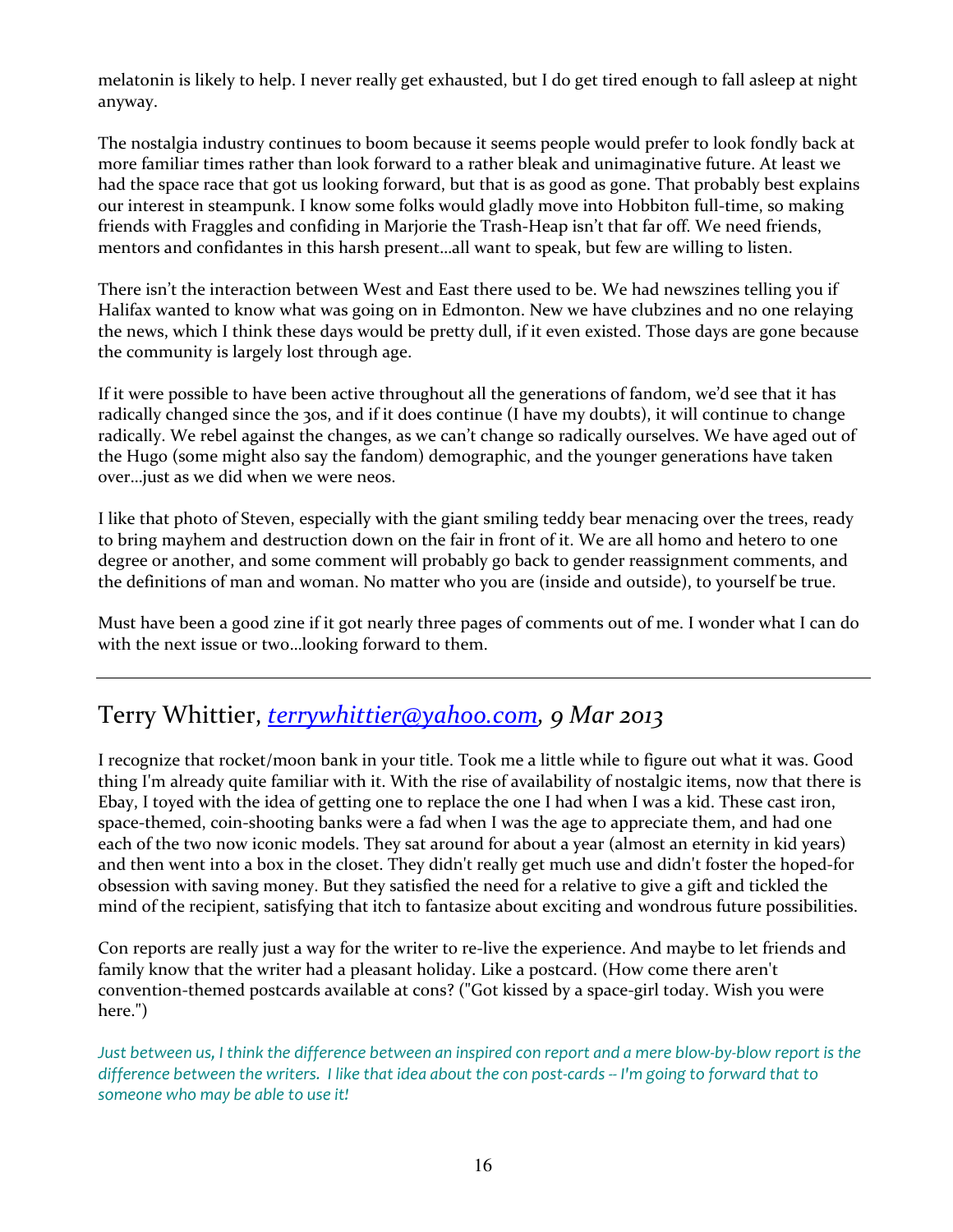# A Has-Been, Once More

A couple of days ago, I was informed that I hadn't been nominated for the Hugo Award for best fanartist this year. More precisely, I wasn't informed of it. I merely heard the announcement of the final ballot, just as anyone else would … which, of course, meant I wasn't one of the nominees.

It was a bit of a shock. My two peers in fanzine fandom, Steve Stiles and Brad Foster, both made the ballot again this year, but, for some reason, not me. Instead, the ballot includes a jeweler (who makes gaudy, Art Nouveau-ish pins that fantasy fans seem to drool over), and a name I had never heard before. Since I at least give a passing glance to just about every fanzine (posted online or mailed to me), it was unusual to have no clue who the artist was. A Google search dug up what I wanted to know – she was a painter whose work was well represented in small press publications and semi-professional magazines. No mention in any of her web pages about fanzines … or any indication that she thought of any of her work as "amateur." What is she doing in the fanartist category, I wondered?

Yes, pros can be fans too. There are many well-known instances of Big Name Pros who also wrote or drew for fanzines. Because there was little doubt about what a fanzine was – and what a prozine was – there was no ambiguity about a pro doing fanac.

In the last few years, though, boundaries have broken down, and fandom is losing its grasp of what distinguishes fans from pros. Worse, I don't believe it cares. Fandom is too big for any one fan to know much about the whole, so giving awards to other fans has become meaningless – a pat on the back that a small coterie of insiders give to each other. (And I am one of them.) Most fans would rather give the Hugo to someone meaningful to them, but increasingly that means fans who are blending into the professional landscape.

Twice before, I've dropped off the Hugo ballot, and twice been surprised when my name returned. This year is the third time. Will it be final … or will I beat the odds again in 2014, 2015 … or 2023? Time will tell.

Meanwhile, I can't say I wasn't expecting this. I have kept up a steady stream of fanzine appearances, but my presence has been far from overwhelming. Moreover, I've been acutely aware of how fandom has been changing over the last decade or so. It was obvious that time was running out for Old School fanartists like myself. Of the three Big Names still around, I was likely to be the first to lose top billing.

Nor can I really complain about being treated shabbily. I have eleven little silver rocket pins, representing past nominations, as well as a lacquered pin and a silver badge from other award nominations. When I think back on the number of talented artists, writers and fanzine editors in the past who have received **no** such recognition, it seems unfair that I should have been so blessed.